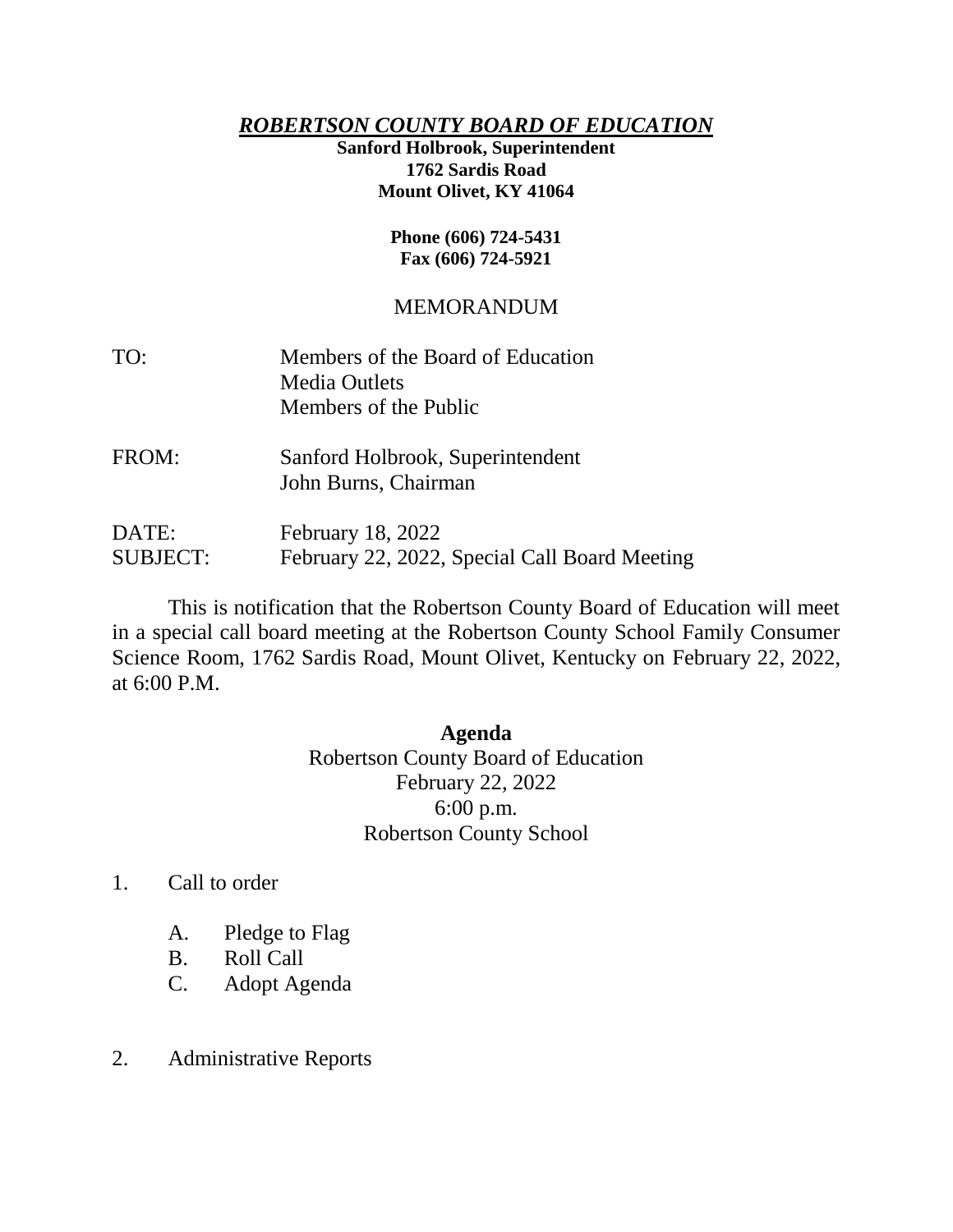- A. Supt. Report Mr. Holbrook
- B. D.PP.- Mr. Massey
- C. Finance Officer- Ms. Teegarden
- 3. Consent agenda items
	- 1. Approve board minutes:
- a. January 24, 2022, Organizational Call Board Meeting
- b. January 24, 2022, Special Call Board Meeting
- c. January 31, 2022, Special Call Board Meeting Training Session
	- 2. Approve payment of bills previously mailed and/or attached.
	- 3. Approve fundraisers for Robertson County School. (attachment)
	- 4. Acknowledge of Travel Request (attachment)
	- 5. Approve out of state trip (attachment)
	- 6. Approve Building Use Request (No Request)
	- 7. Acknowledge Personnel Actions (attachment)

- 4. Action agenda items
	- A. General Administration
		- 1. Discuss/Consider approving Changing Reopening Plans & Procedures from the start of School on August 25,2021.
		- 2. Discuss/Consider approving MOA Maysville Community College and RCS for dual credit classes for 22-23. (attachment)
		- 3. Discuss/Consider approving RCS FRYSC assurances for 2022-2024. (attachment)